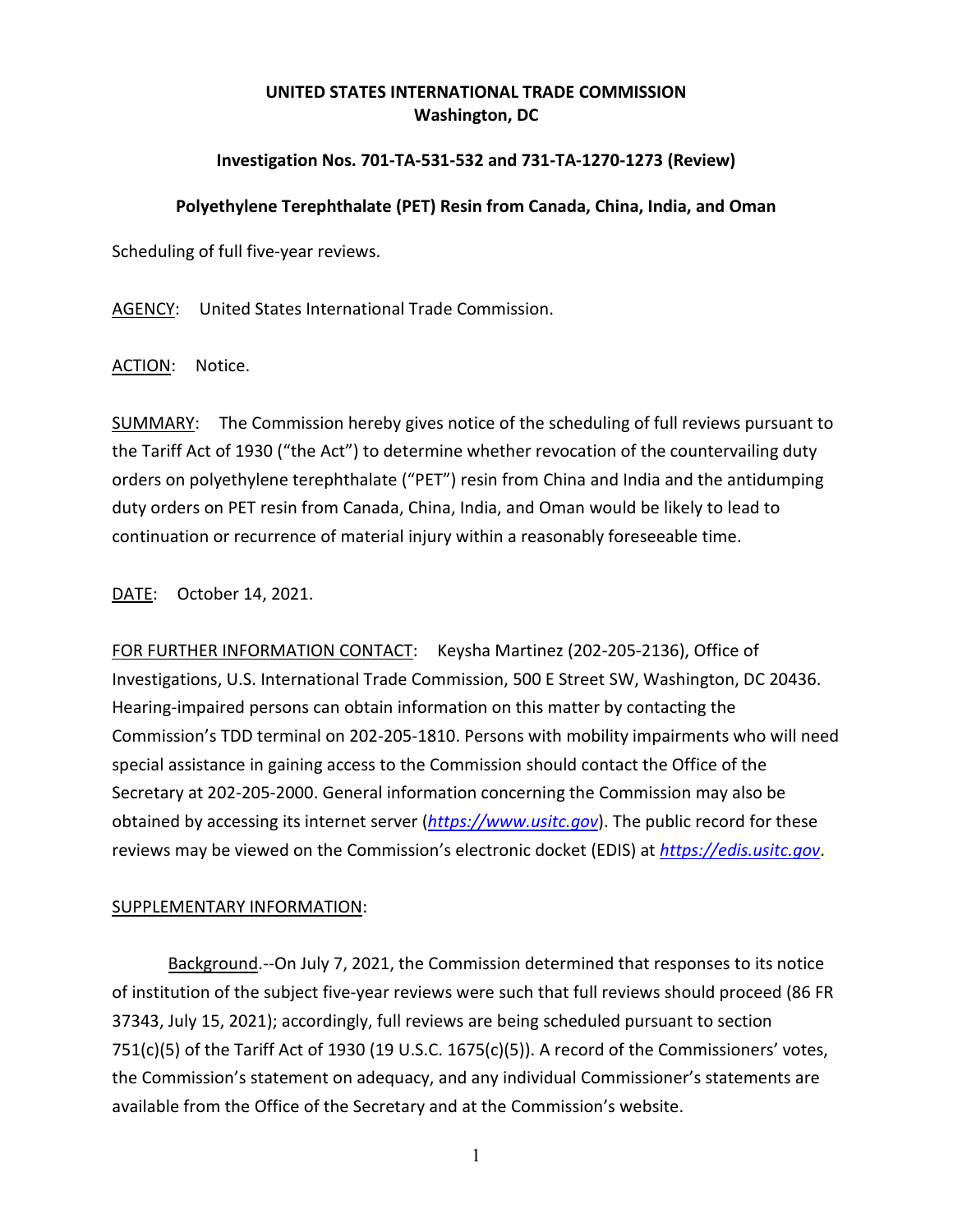Participation in the reviews and public service list.--Persons, including industrial users of the subject merchandise and, if the merchandise is sold at the retail level, representative consumer organizations, wishing to participate in these reviews as parties must file an entry of appearance with the Secretary to the Commission, as provided in section 201.11 of the Commission's rules, by 45 days after publication of this notice. A party that filed a notice of appearance following publication of the Commission's notice of institution of the reviews need not file an additional notice of appearance. The Secretary will maintain a public service list containing the names and addresses of all persons, or their representatives, who are parties to the reviews.

For further information concerning the conduct of these reviews and rules of general application, consult the Commission's Rules of Practice and Procedure, part 201, subparts A and B (19 CFR part 201), and part 207, subparts A, D, E, and F (19 CFR part 207).

Please note the Secretary's Office will accept only electronic filings during this time. Filings must be made through the Commission's Electronic Document Information System (EDIS, *[https://edis.usitc.gov](https://edis.usitc.gov/)*.) No in-person paper-based filings or paper copies of any electronic filings will be accepted until further notice.

Limited disclosure of business proprietary information (BPI) under an administrative protective order (APO) and BPI service list.--Pursuant to section 207.7(a) of the Commission's rules, the Secretary will make BPI gathered in these reviews available to authorized applicants under the APO issued in the reviews, provided that the application is made by 45 days after publication of this notice. Authorized applicants must represent interested parties, as defined by 19 U.S.C. 1677(9), who are parties to the reviews. A party granted access to BPI following publication of the Commission's notice of institution of the reviews need not reapply for such access. A separate service list will be maintained by the Secretary for those parties authorized to receive BPI under the APO.

Staff report.--The prehearing staff report in the reviews will be placed in the nonpublic record on January 10, 2022, and a public version will be issued thereafter, pursuant to section 207.64 of the Commission's rules.

Hearing.-- The Commission will hold a hearing in connection with the final phase of this investigation beginning at 9:30 a.m. on January 27, 2022. Information about the place and form of the hearing, including about how to participate in and/or view the hearing, will be posted on the Commission's website at [https://www.usitc.gov/calendarpad/calendar.html.](https://www.usitc.gov/calendarpad/calendar.html) Interested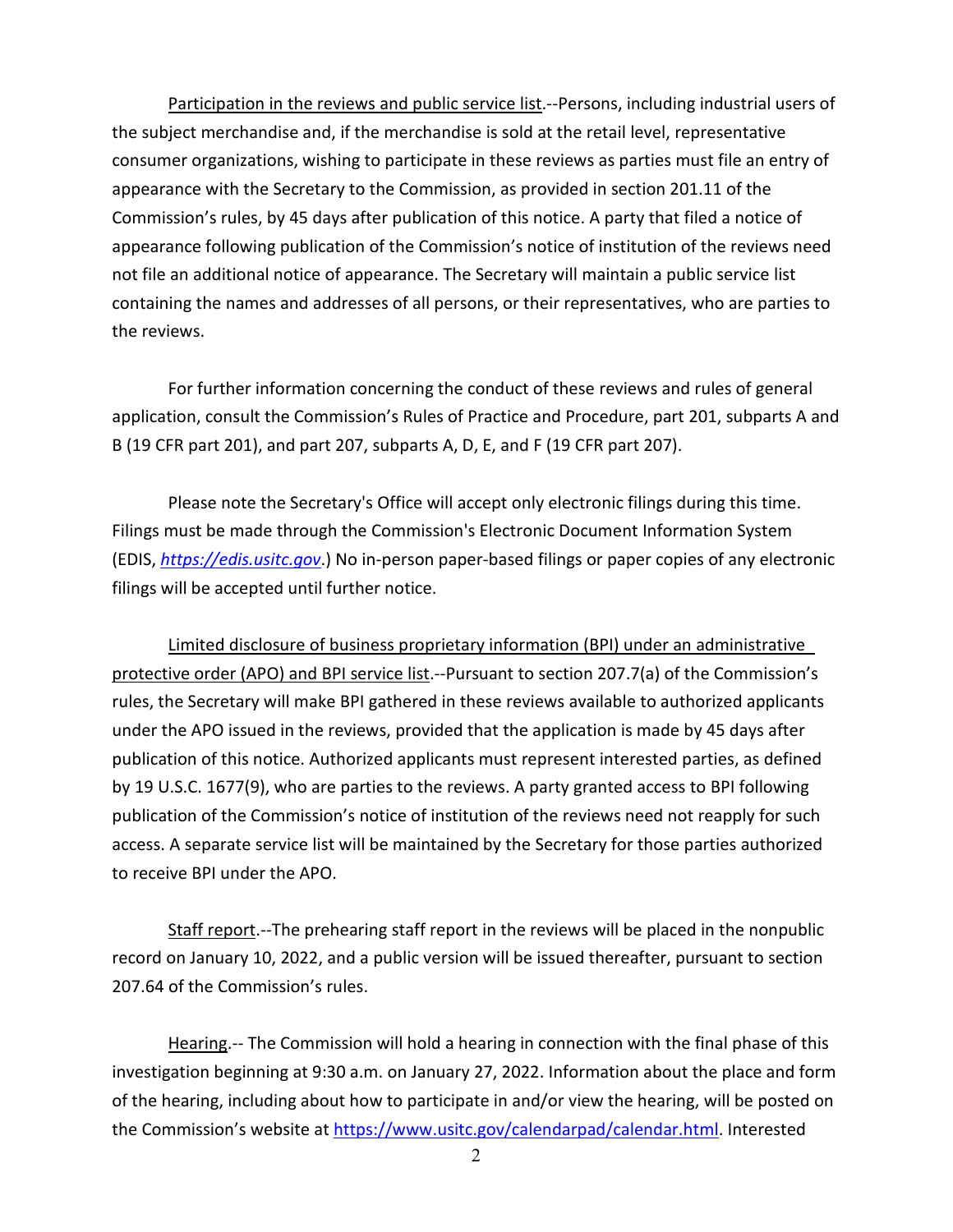parties should check the Commission's website periodically for updates. Requests to appear at the hearing should be filed in writing with the Secretary to the Commission on or before January 21, 2022. A nonparty who has testimony that may aid the Commission's deliberations may request permission to present a short statement at the hearing. All parties and nonparties desiring to appear at the hearing and make oral presentations should attend a prehearing conference to be held at 9:30 a.m. on January 24, 2022. Oral testimony and written materials to be submitted at the public hearing are governed by sections 201.6(b)(2), 201.13(f), and 207.24 of the Commission's rules. Parties must submit any request to present a portion of their hearing testimony in camera no later than 7 business days prior to the date of the hearing.

Written submissions.--Each party to the reviews may submit a prehearing brief to the Commission. Prehearing briefs must conform with the provisions of section 207.65 of the Commission's rules; the deadline for filing is January 19, 2022. Parties may also file written testimony in connection with their presentation at the hearing, as provided in section 207.24 of the Commission's rules, and posthearing briefs, which must conform with the provisions of section 207.67 of the Commission's rules. The deadline for filing posthearing briefs is February 7, 2022. In addition, any person who has not entered an appearance as a party to the reviews may submit a written statement of information pertinent to the subject of the reviews on or before February 7, 2022. On March 4, 2022, the Commission will make available to parties all information on which they have not had an opportunity to comment. Parties may submit final comments on this information on or before March 8, 2022, but such final comments must not contain new factual information and must otherwise comply with section 207.68 of the Commission's rules. All written submissions must conform with the provisions of section 201.8 of the Commission's rules; any submissions that contain BPI must also conform with the requirements of sections 201.6, 207.3, and 207.7 of the Commission's rules. The Commission's *Handbook on Filing Procedures*, available on the Commission's website at [https://www.usitc.gov/documents/handbook\\_on\\_filing\\_procedures.pdf,](https://www.usitc.gov/documents/handbook_on_filing_procedures.pdf) elaborates upon the Commission's procedures with respect to filings.

Additional written submissions to the Commission, including requests pursuant to section 201.12 of the Commission's rules, shall not be accepted unless good cause is shown for accepting such submissions, or unless the submission is pursuant to a specific request by a Commissioner or Commission staff.

In accordance with sections 201.16(c) and 207.3 of the Commission's rules, each document filed by a party to the reviews must be served on all other parties to the reviews (as

3